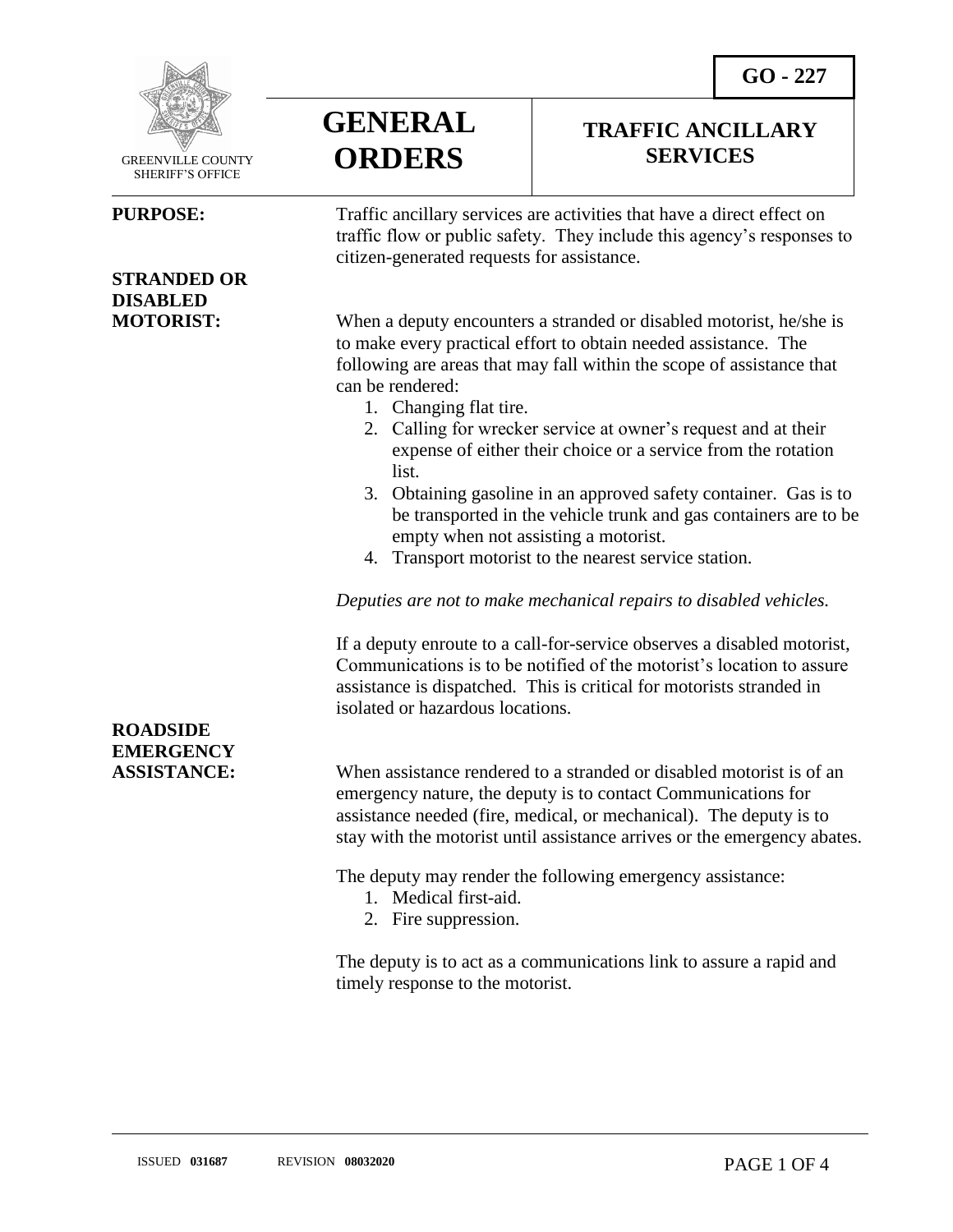|                                   | The South Carolina Department of Transportation provides assistance<br>to stranded motorists through its SCDOT Incident Response Program<br>(formerly known as SHEP). Prepared to handle a variety of<br>situations, SCDOT Incident Response vehicles make minor repairs to<br>disabled vehicles, assist with traffic control and incident management,<br>and provide first aid until EMS arrives. Communications can notify<br>SCDOT and request an Incident Response vehicle for incidents<br>occurring on interstate highways. |
|-----------------------------------|-----------------------------------------------------------------------------------------------------------------------------------------------------------------------------------------------------------------------------------------------------------------------------------------------------------------------------------------------------------------------------------------------------------------------------------------------------------------------------------------------------------------------------------|
| <b>ROADWAY/ ROADSIDE</b>          |                                                                                                                                                                                                                                                                                                                                                                                                                                                                                                                                   |
| <b>HAZARDS:</b>                   | Roadway and roadside hazards are frequently contributing factors in<br>traffic collisions. When a deputy identifies a hazard, he/she is to<br>attempt to eliminate the hazard or report it to proper authorities for<br>corrective action. Such hazards include:<br>1. Debris in roadway.<br>2. Defects in roadway.<br>3. Lack of or broken highway safety devices.<br>4. Lack of or broken traffic control devices.<br>5. Lack of roadway lighting system.<br>6. Other roadside hazards such as abandoned vehicles.              |
| <b>KEYS LOCKED</b>                |                                                                                                                                                                                                                                                                                                                                                                                                                                                                                                                                   |
| <b>IN VEHICLES:</b>               | Deputies may be requested to assist in entering vehicles with the keys<br>locked inside. This will only be done in emergency situations where<br>exists a serious threat to life.                                                                                                                                                                                                                                                                                                                                                 |
|                                   | When calls of this nature are received, Communications determines:<br>1. Weather conditions (heat or cold).<br>2. If an immediate need exists due to other circumstances that<br>entry must be gained.                                                                                                                                                                                                                                                                                                                            |
| <b>TOWING</b><br><b>VEHICLES:</b> | The local fire department and/or EMS may be notified if medical or<br>emergency assistance is necessary.                                                                                                                                                                                                                                                                                                                                                                                                                          |
|                                   | If unusual or emergency conditions do not exist, the citizen is to be<br>advised to notify a locksmith or local garage.                                                                                                                                                                                                                                                                                                                                                                                                           |
|                                   | A Deputy may tow a vehicle when one of the following circumstances<br>exists:                                                                                                                                                                                                                                                                                                                                                                                                                                                     |
|                                   | South Carolina Code of Laws §56-5-5630 - Any vehicle<br>1.<br>abandoned on a right-of-way, road or highway for more than<br>forty-eight (48) hours.<br>2. South Carolina Code of Laws §56-5-2510 - An unattended<br>vehicle parked on the roadway outside a business or<br>residential district when it is practicable to leave the vehicle<br>off the roadway.                                                                                                                                                                   |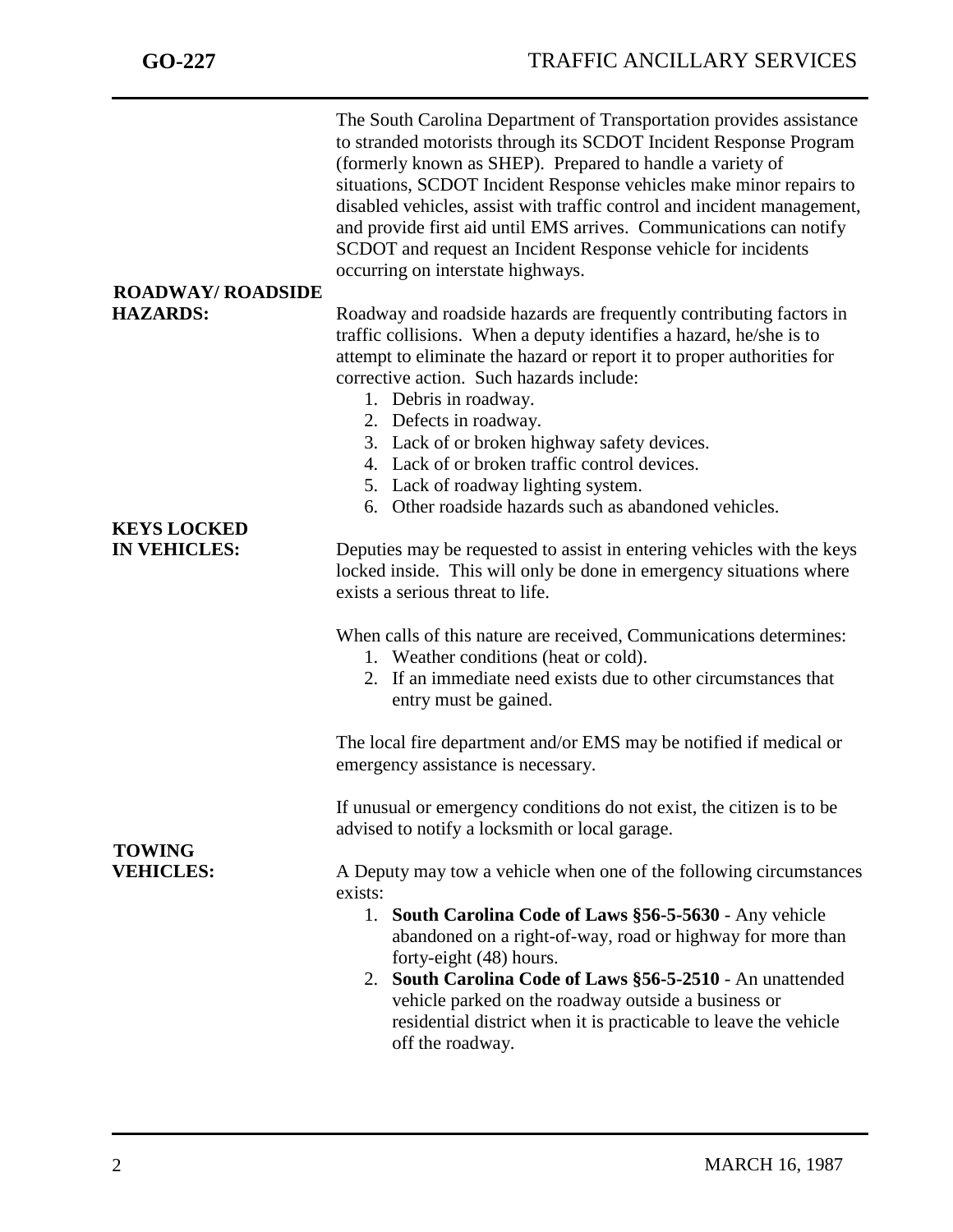An unobstructed width of the highway opposite a standing vehicle must be left for the free passage of other vehicles and clear view of the stopped vehicle must be available from a distance of two hundred feet in each direction upon the highway. This does not apply to disabled vehicles unavoidably and temporarily left in such a position.

- 3. **§South Carolina Code of Laws §56-5-2520** Any vehicle unattended upon any bridge or causeway or in any tunnel where such vehicle constitutes an obstruction to traffic.
- 4. Any vehicle from which a deputy makes an arrest and there is no responsible party to assume possession of the vehicle.
- 5. Any recovered/stolen vehicle where the owner cannot appear in a reasonable time to take possession and after all other means to locate someone to take possession have been exhausted.
- 6. Any vehicle containing illegal liquor, illegal weapons, or a sufficient quantity of illegal drugs to qualify for seizure of the vehicle.
- 7. Any vehicle to be held for processing of evidence in the course of an investigation.
- 8. Any vehicle upon execution of a lawful court order.
- 9. Any abandoned or derelict motor vehicle after an attempt is made to contact the owner and allow him a reasonable opportunity to retrieve the vehicle.

### **§South Carolina Code of Laws §56-5-2535**:

In all instances when a deputy tows a vehicle, a letter is to be mailed by the tow service to the registered owner notifying them that the vehicle has been taken into custody

Whenever a vehicle is towed, the **Vehicle Inventory and Impoundment form** is completed by the towing deputy and processed through normal administrative channels as a permanent record pursuant to General Order 207. Relevant vehicle description and towing agency is recorded in a vehicle tow log in Communications.

### **TAGGING/TOWING ABANDONED**

### **VEHICLES: Tagging/towing procedures:**

When a Deputy is tagging a vehicle that is abandoned on the right of way of any roadway, the Deputy will check the tag and/or VIN to assure it isn't on NCIC. If the check is clear, an orange abandoned vehicle tag shall be filled out in its entirety and placed on the back windshield of the vehicle.

j